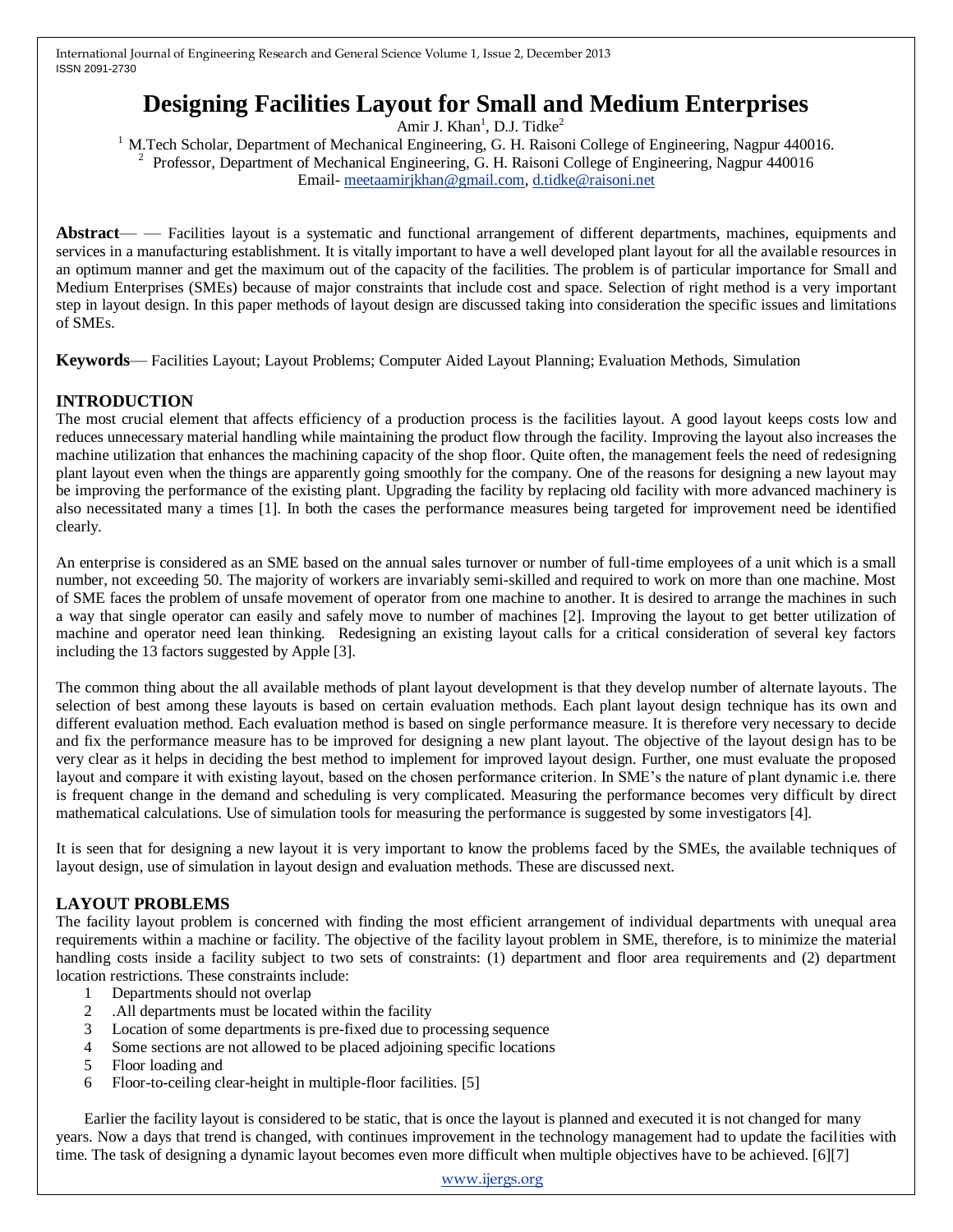With the increasingly diversified demand in the production, most of the manufacturers are using mixed-product assembly lines (MPAL's). The design of the assembly line has to take this evolution into account. An MPAL is a production line capable of producing a variety of different product variants simultaneously and continuously. Stations are flexible enough to perform their respective tasks on different variants. The most common problems seen with MPAL's are:

- 1. Generic product modelling,
- 2. Line balancing,
- 3. Resource planning, and
- 4. Resources allocation to the workstations in order to balance the workload along the line.

Resource planning is concerned with the selection of production means which are adequate for performing the assembly operations specified by the assembly planning. Model launch is based on schedule of the different models to be produced during the course of work shift. [8].

Bottleneck is one of the major problems faced by most SMEs in manufacturing parts that necessitate machining operations. Reason of occurrence of bottleneck is mainly due to improper sequencing of facilities within the work area. Bottlenecks should be eliminated in any operation because it severely affects productivity and throughput improvement of the plant. [9]

The facility layout problem is a common industrial problem in which the objective is to configure facilities so as to minimize the cost of transporting materials between machine tools and other processing operations such as welding. Fig. 1 highlights what seems to constitute essential features to characterize layout problems [10].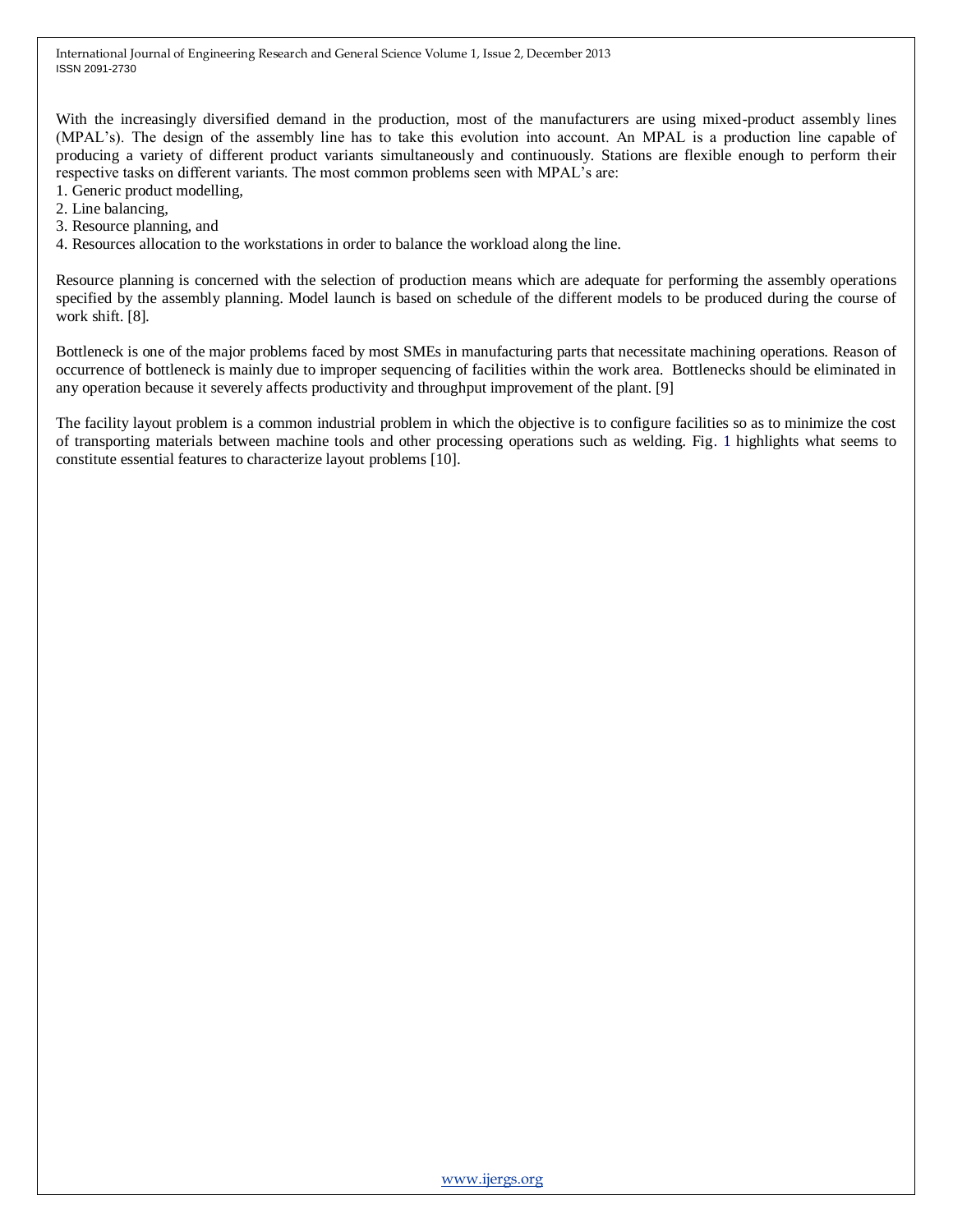

Fig. 1 Tree representation of the layout problems [10].

#### **LAYOUT DESIGN TECHNIQUES**

Plant layout design is very old concept and considerable research has already been done in this area. With the time elapsing, various techniques and software tools are now available. The following are some of the well known techniques currently employed for the plant layout design.

[www.ijergs.org](http://www.ijergs.org/)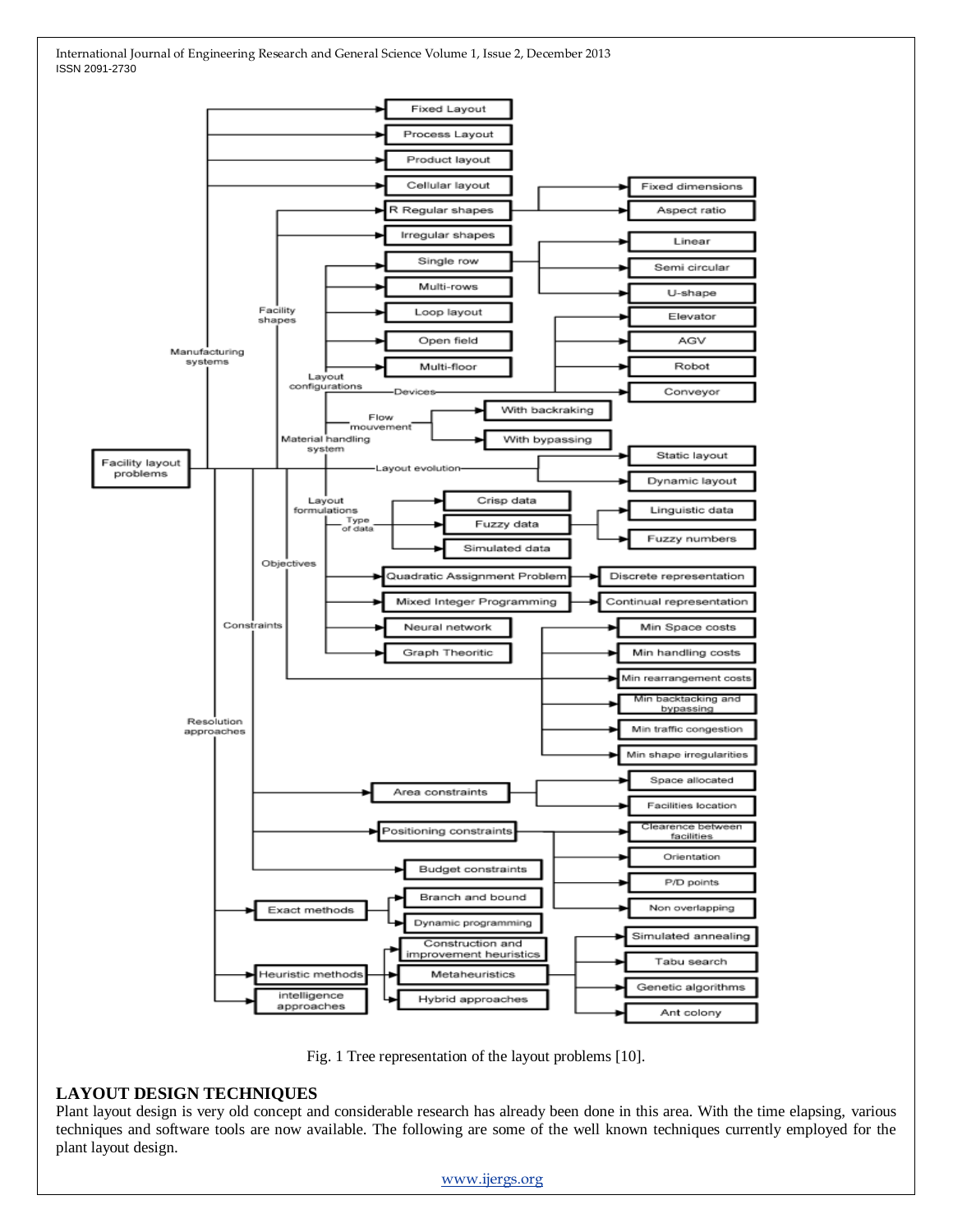#### **Manual Method**

Traditionally, scale templates of various departments are prepared as per dimensions or area requirement and are adjusted by the designer in the available space. The effectiveness of this method is dependent on the designer's experience and judgment. This method is, therefore, not being preferred these days for designing a layout.

#### **1. Systematic Layout Planning (SLP)**

Muther [3] has proposed a methodology to design plant layout based on analysis, search and selection procedure as shown in fig. 2. The alternative layouts generated by this method are based on block diagrams. The space relationship diagram is constructed by replacing the unit squares with space templates. For each activity, a space template is constructed to scale, to represent the size and shape of the activity. Since different shapes can have same area, it is possible to construct different space relationship diagram from the same block diagram. This method also relies heavily on the capabilities of the designer. It can, however, prove quite effective if proper care is taken in arranging the templates.



Fig 2. Systematic layout planning [3]

An important consideration in plant layout design is the human comfort. This should be maximized while minimizing at the same time the distance between the facilities. The human factors which need attention in developing machining facilities include work environment with human body posture, stress and other physiological capacities of the work force. Successfully achieving such human factors enables good working conditions which are conducive for reduction in injuries, effective and highly productive environment and reduced fatigue. It is found that these goals are fairly well achieved by using SLP that takes into consideration the human factors [11]. The SLP has been found to improve spatial distances between facilities (machines, between workstations and between departments) and also improve the flow of material through the plant. Thus cost of material handling is reduced significantly [12]. As a consequence, less material handling time is needed, workers move faster and the overall productivity increases. [9][13][14][15]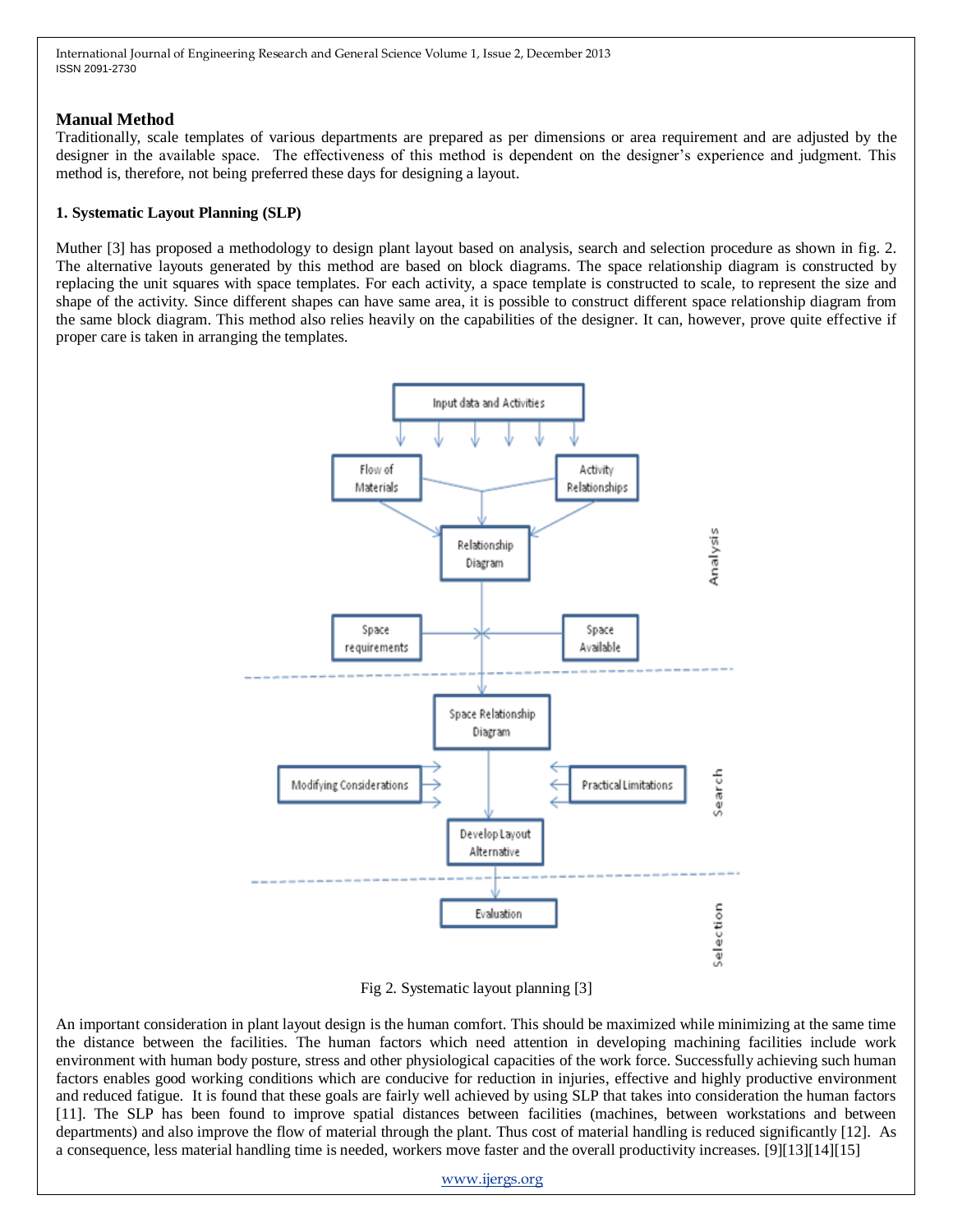## **Computer Aided Plant layouts**

# 1. **ALDEP** (**Automated Layout Design Program)**

ALDEP is construction based algorithm and is used when activity relationship is a major consideration. It develops a layout design by randomly selecting a department and placing in the layout [16]. The departments are placed in layout based on its closeness rating. Layouts are evaluated by adjacency score i.e. totaling the numerical values assigned for adjacent departments closeness rating. In the layout generated by ALDEP, departments have unusual shaped borders. Since evaluation is based on only one parameter, namely the effectiveness of the layout proposed, this method has not received good acceptance.

ALDEP is generally used for developing a new layout. It is not convenient for redesigning and improving the existing layout. It can, however, be of assistance in generating a large number of alternatives layout solutions all of which can then be evaluated separately. It is not found adequate for reducing the material travel distance across the plant.

# **2 CORELAP (Computerized Relationship Layout Planning)**

CORELAP is also a construction algorithm with activity relationship a major consideration. It is designed to accommodate situations when constantly changing conditions prohibit the collection of precise numerical data. [16]

CORELAP constructs layouts by locating rectangular-shaped departments when the departmental area and layout scale permit a rectangular representation of the departmental area. It is based on REL chart and numerical weighted rating assigned to the closeness ratings. The evaluation phase employs a placing rating and a boundary length.

Total closeness rating for each department is calculated as:

$$
TCR_i = \sum_{J=1}^{m} V(r_{ij})
$$

 $m = no$ . of departments

The TCR rating is the sum weighted rating between the new department and its neighbors in the layout. Boundary length refers to the length of the boundaries common to the new department when all departments are accommodated in the layout.

CORELAP is a deterministic approach that provides an unique solution. Running the program second time with the same data produces the same final layout. The rectangular shape of the departments is divided into predefined number of square blocks. In order to make department rectangular the user has to increase or decrease the area of the department which results in over or underutilization of the floor space. Unlike SLP the generation phase of the layout is carried by this technique without any involvement of the designer. Once the relevant input data and information is entered, the entire layout development work is fully performed by the program. There is a high possibly that layout generated by CORELAP is not practically implementable.

An updated version of CORELAP, named INTERACTIVE CORELAP, has been introduced recently to overcome these limitations. It allows the user to make fine adjustments at intermediate stage of the layout development. The layout generated by this version doesn't have rectangular configurations that eliminate poor space utilization exist in previous version. Evaluation is based on score which is the shortest rectilinear distance between the borders of all pairs of departments multiplied by the numerical values of the closeness rating between the departments. It gives more realistic layouts since the layout user is a part of the decision making process and operational difficulties can be taken care of to some extent due to possibility of intervention at the intermediate stage.

# **2. CRAFT (Computerized Relative Allocation of Facilities Technique)**

CRAFT is based on improvement algorithm. It is applicable for improving performance of the existing plant. It is used when reducing the material handling cost is the main objective of layout design. The locations of activities (departments) are interchanged in the existing layout to improve the layout. CRAFT is a suboptimal, heuristic procedure which produces a layout that cannot be easily improved upon further.

Generation of layout is based on total distance traveled by the material. It first evaluates a given layout and then considers the effect if the department locations are interchanged. Only departments with common borders or of the same area are considered for exchanges of locations. If an improvement becomes visible due to pair wise exchange, the exchange producing the greatest improvement in chosen. The approach provides the flexibility of retaining the existing locations of certain departments in the layout being developed. This can be a matter of great convenience to SMEs. In a typical example of the job shop layout, it is shown that the revision has yielded a reduction of 52% in the total distance traveled by the product as compared to the earlier layout when replaced with the cell type layout generated by CRAFT [17]. The CRAFT can also be used in cell layout to solve the problem associated with the total material traveled. [18]

The use of CRAFT program does not guarantee that the least-cost layout will be found, since all possible interchanges are not considered. It is the most widely used technique for layout design. SME's in particular desire that the process of layout redesign is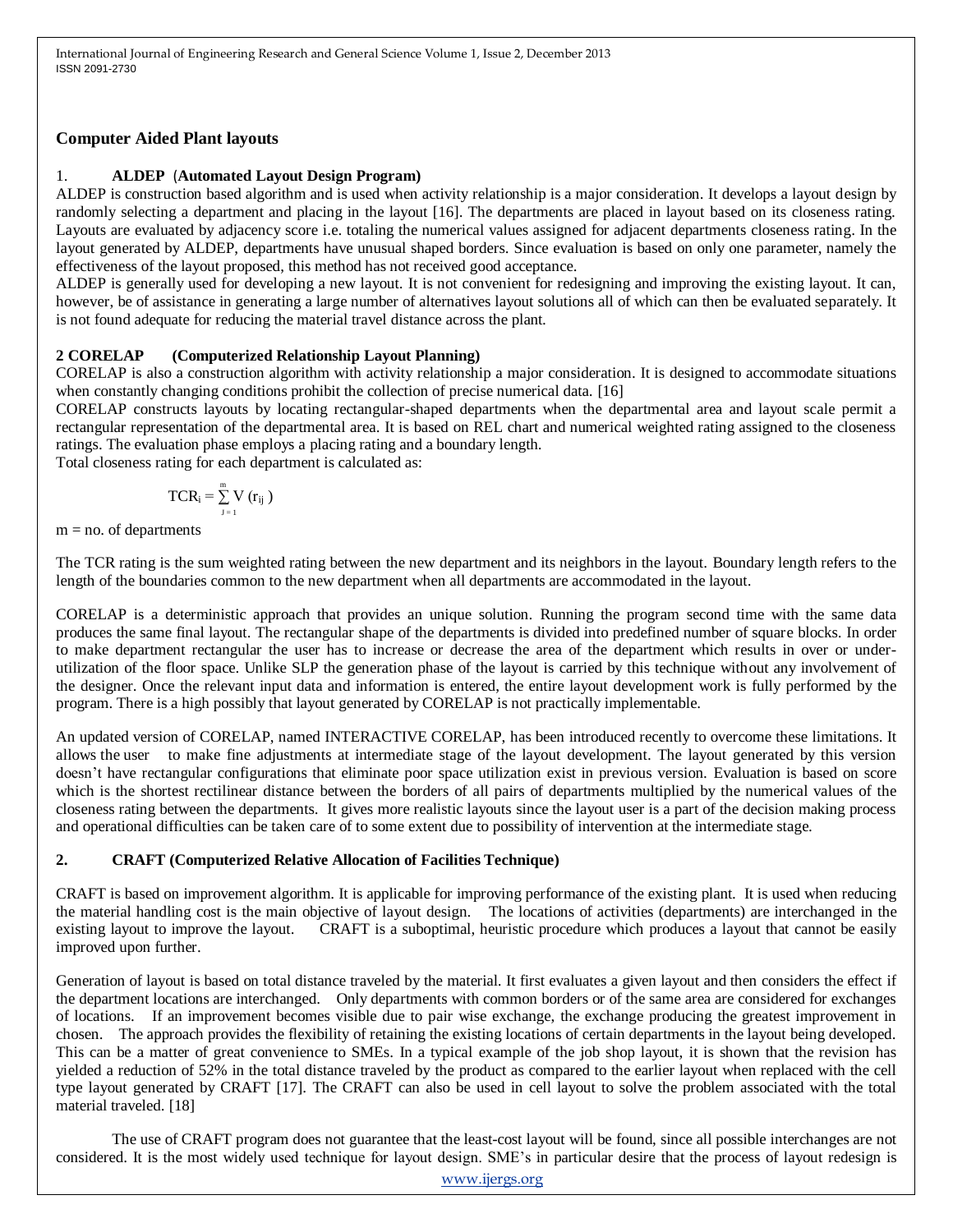quick and efficient since they cannot afford their limited human resource continue to remain unproductive for long periods of time. The changeover has to be executable quickly and at a little cost.

#### **4. AUTO LAY 2010**

It is software that generates plant layouts automatically and compares all layouts on the basis of their effectiveness and cost incurred. Inputs required are relationship code, relationship value and area of each department and equipment. First the user of the program has to input the relationship code which can be gathered from the relationship chart known as REL chart. By entering the area required by each department or facility program computes the number of unit square needed for each department. The computed numbers of squares are used to indicate each facility. Further, the user has to specify the relationship value allotted to each priority code. Program calculates the total closeness relationship value for each section and by combining these values the score of the existing layout is determined. Based on the specified closeness relationship value nodal diagram is generated. By replacing the nodes with the computed number of unit blocks alternate layout is developed. The effectiveness value and relative cost of the generated layout is computed. Similarly, an array of layouts is generated till an optimum effectiveness value and transportation cost combination is achieved. The following relationships may be used.

Generation of square blocks for grid:

No. of blocks  $(B) = A/q^2$ A= area of dept. q= block dimension

Distance effectiveness value:

 $\sum_{i=1}^{m} \sum_{j=1}^{m} G_{ij} d(k_i, h_j)$  $i = 0$   $j = 0$ Where:  $n, m =$  number of department in row, column  $G_{ii}$  = Activity relationship rating  $D$  = rectilinear Distance between station I and j.

Relative cost:

```
\sum_{i=1}^{m} C_{ij} d(ki,hj)
i = 0 j = 0where C_{ij} = Projected Transportation Cost of setting dept i beside j
```
If the designer desires to make any changes in the layout proposed by the program, he has the option to interchange nodes as deemed fit. The program allows for incorporating such changes. However, the program is unable to handle and accommodate all the constraints envisaged in designing a layout.

Application of AUTO LAY 2010 to an Aluminum product factory has shown that cost of transportation in has been reduced. With just 50% less movement cost, the new layout is now more efficient and cost effective [19]. Similar results have been observed when this tool is used for a process based firm. Its effectiveness for the product based firm, such as a typical machine shop, is required to be validated.

## **SIMULATION**

The process of layout design is necessary in order to improve the performance of the existing layout or for solving certain problem related with the layout. To evaluate whether the said objectives would be achieved by the new layout, it is essential to measure the performance of the existing layout and the proposed layout. Static performance measures are easy to calculate by simple formulations. There are some measures which are time dependent that is the number of accidents, annual production level, number of batches waiting for processing and many more. These time dependant measures are not deterministic due to dynamic behavior of the plant [20]. The actual model building can take months and cost a company plenty of money. After modeling it may be found that the new layout doesn't meet the desired expectations. The process of layout design is required to be repeated until a satisfactory layout is obtained. Using simulation software is the way out to quickly model and test the layout economically.

One of the best tools available to provide correct evaluations of system interdependencies is discrete event simulation. With the use of this simulation technique, manufacturers are able to quickly and accurately model future proposed modifications to their facilities without making costly guesses. It saves time and money in modeling the layout, and enables testing the performance. The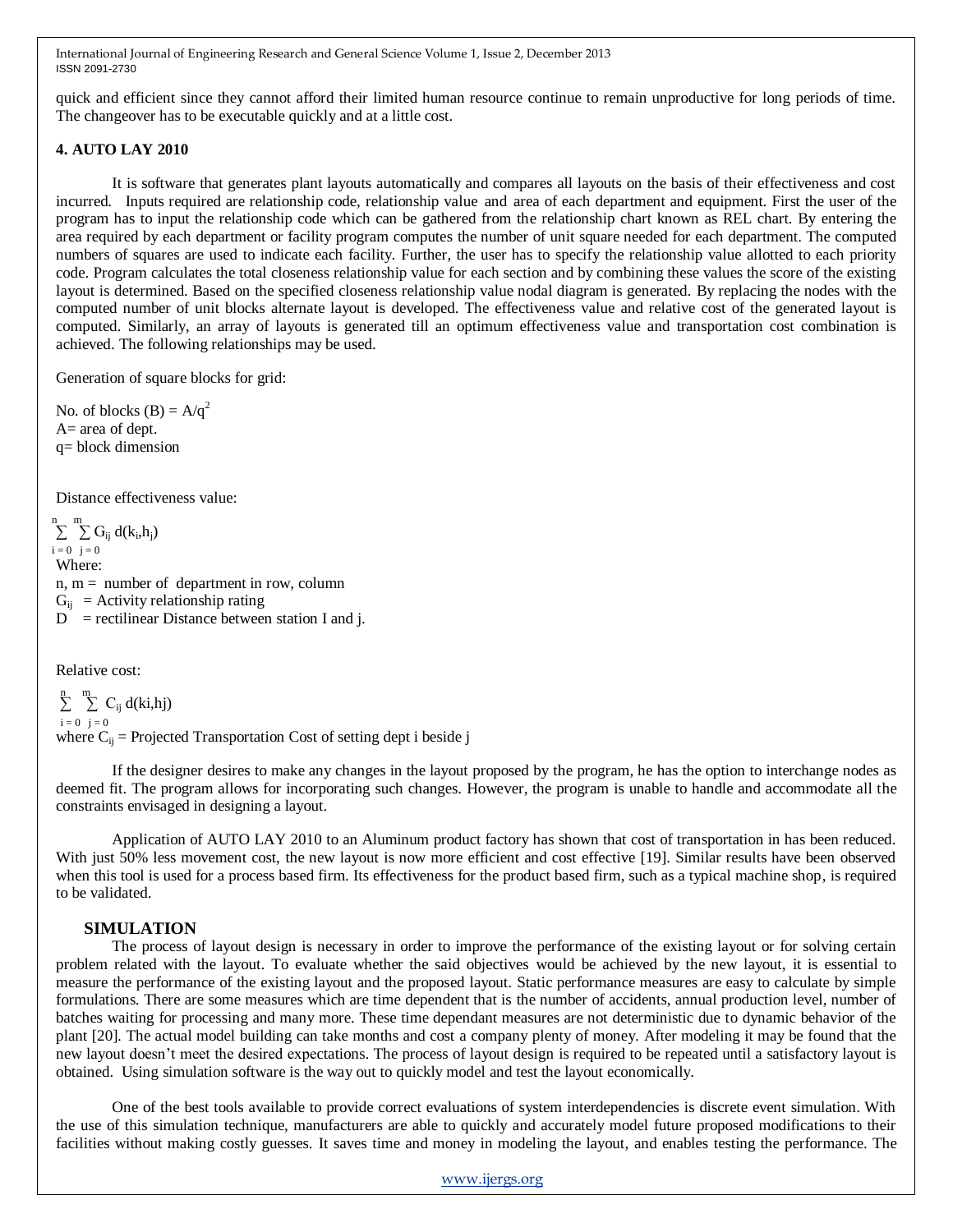models being created not only serve the initial purpose of determining buffer space and resource levels, but also permit evaluation of new cuttings on a regular basis [2][21]. This multi-functionality feature has turned the simulation models into an operational planning tool and has brought facilities planning directly to the plant floor where the everyday engineer can evaluate changes quickly and accurately. The multi-purpose plant model is now becoming the norm rather than a farfetched dream when evaluating new product flows on the plant floor [4].

The objective of the simulation exercise must also be clear. The focus primarily is on minimizing travel distance and material handling cost. Simulating the layout after design phase is better when applied to deterministic problems with predefined operational policies and production strategies. However, simulation, followed by design, is best applied for problems exhibiting uncertainties and those where the objective is to justify production strategies and improve layout operational parameters [22]. By observing the above, it can be readily seen that using simulation prior to and after the layout generation is the best approach. This provides for straight forward evaluation of the alternative layouts made a available by the program. One can chose the best layout based on the predefined objective or performance criterion [9].

## **DISCUSSION**

Unquestionably, selection of proper technique is a very important step in the layout design. Every available technique has its own benefits and limitations. There is no method which can be a alchemy solution the entire layout problem. The selection of technique is dependent on the plant constraints, size of firm and objective of design. The final layout given by the computer program may not be best design, as computer programs are optimization techniques based on certain algorithms which may not be practical or those not able to take care of all the eventualities. The computer programs are better than the traditional methods as they form an array of layouts very quickly and are not dependent of capabilities of the designer. Performance of each alternate layout can be evaluated by simulation and one can select the most appropriate layout by comparing the performance of the each layout considering the objective of the layout design.

In this paper efforts have been focused on finding the most suitable method to design layout for SME's. As discussed earlier, the major constraints in the SME's are that they have limited capital and space. For choosing the best technique, the designer has to first think on whether the firm is product based or process based. Basically for product based firms minimizing the distance between the facilities along with maintaining smooth flow of material is considered. While for process based firm closeness relationship of a facility with all the other facilities is main concern. Comparatively more facilities are required to be accommodated in the available space. This means that the process of layout design should be simple and such that hiring a specialist layout designer becomes unnecessary.

The most common objective of layout design, that is to minimize distance traveled, is not always suitable for all the SME's. Some congestion in a specific area may have to be tolerated while maintaining minimum separation between facilities. Instead of criterion of minimizing total distance travelled, one may wish to minimize the maximum distance travelled [1].

## **CONCLUSIONS**

It is noticed that the performance of SME's can be improved even with some redesigning the existing layout. A careful study can make it possible to just change the process layout into a cell layout. It is more beneficial to first form cells and then design a layout using CRAFT. For the SME's where cell formation is not possible, CRAFT can be used by replacing the department with facilities and layout of plant with departments. Working on this program is easy and simple. Anyone who has basic computing knowledge can work upon the problem of layout planning. The process of designing a layout for SMEs should be as follows: Collect the data; decide the objective of layout design; compute the performance of the existing layout using simulation; generate alternate layouts by using layout generation technique; again evaluate the performance of each alternate layout and select most optimal layout by comparing performances. SMEs would be benefited immensely if clear design procedures and simulation software are made available to them. Extensive application of simulation techniques is suggested for improving plant layout and enhances productivity.

## **REFERENCES:**

[1] P.C. Sharma, *A text book of production engineering*, 1 ST Edition (S. Chand, 2006), pp. 831-851

[2] Karthic .T and Sentbilkumar M," Improvization of productivity through layout optimization in pump industry," *International Journal of lean Thinking* (V3, n2, 2012), pp. 90-101

[3] Richard Francis, Leon McGinnis and John White, *Facility layout and location – An analytical approach*, 2nd edition (Englewood Cliffs, NJ Prentice-Hall, 1992)

[4] Kyle, Jr. and Ludka," Simulating the Furniture Industry", *Proceedings of the 2000 Winter Simulation Conference* (2000), pp. 1347-1350

[5] Russell D. Melter and Kai-Yin Gau," The Facility Layout Problem: Recent and Emerging Trends and Perspectives", *Journal of Manufacturing Systems* (V15, n5, 1996), pp. 351-366

[6] Gary Chen, Jamie Rogers," Managing Dynamic Facility Layout with Multiple Objectives", *PICMET 2009 Proceedings* (August 2-6, Portland, Oregon USA), pp. 1175-1184